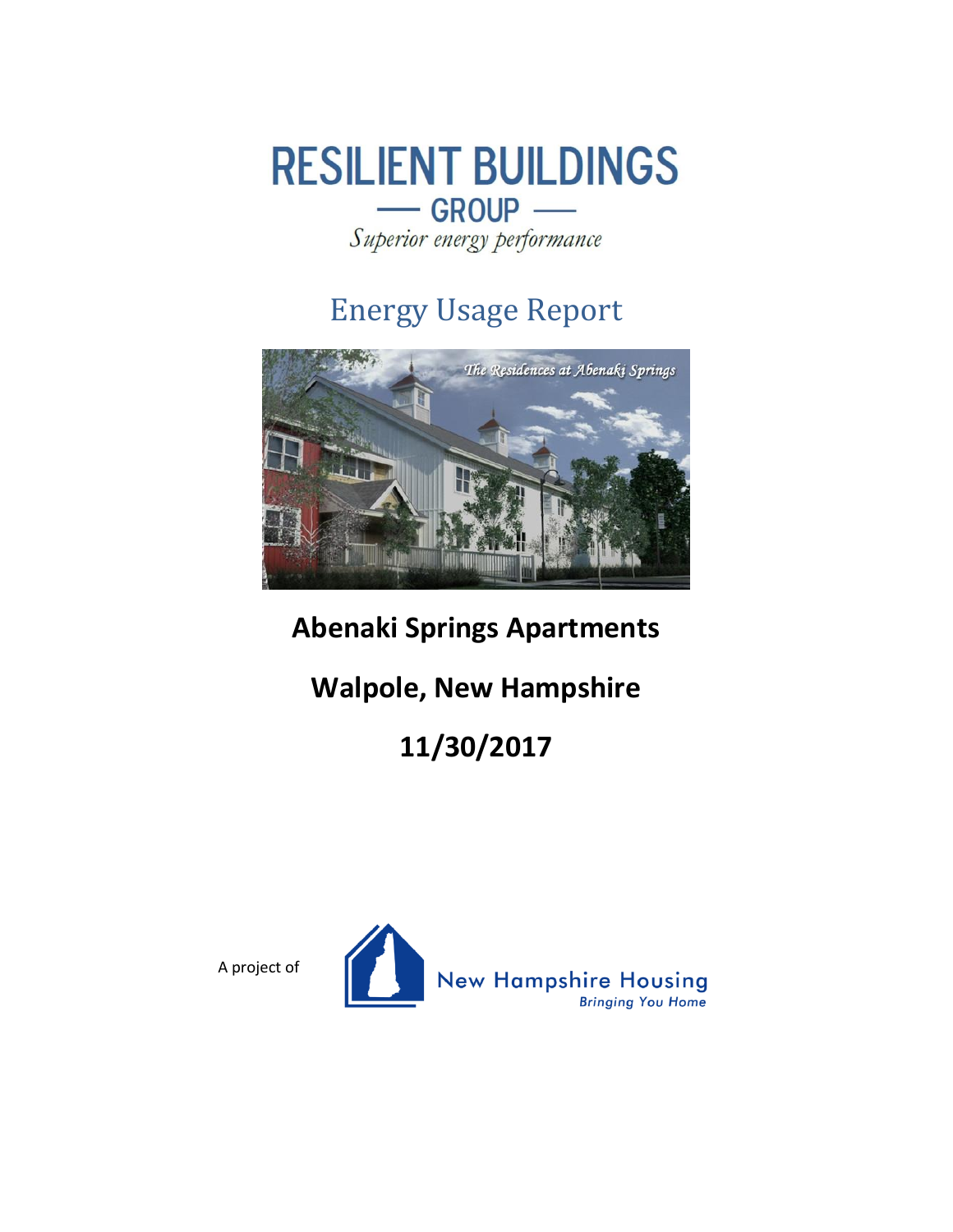

**Abenaki Springs Apartment's Preliminary Energy & Cost Analysis**

Using past utility bills for the apartment, we calculated an average yearly consumption of 3,877 gallons of propane and 57,838 kWh of electricity, which translates to a total of 546,348 kBtus of energy consumed per year on average.\*



#### The apartments' average energy costs are \$4,888 for propane and \$9,810 for electricity, which equates to a combined average of \$14,699 per year.\*

\*Based of two years of electric bills with a 200 kwh/month per apartment assumption and one year of propane bills. Analysis includes one building with 21 apartments and a total square footage of 22,585 ft².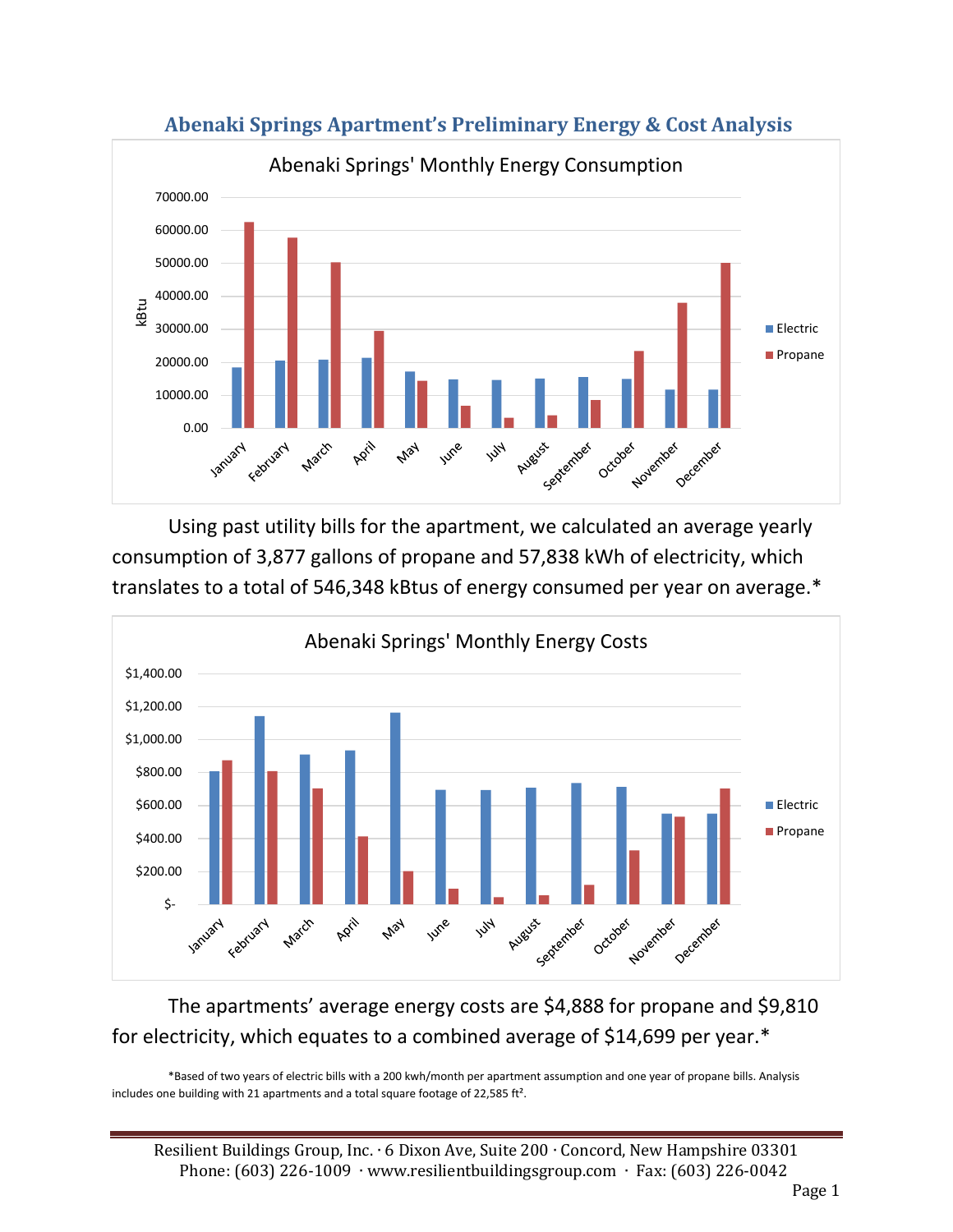### **Preliminary Building Benchmarking**

- Examining historical energy consumption of a building is known as Building Benchmarking. Building Benchmarking rates your building's performance on two metrics: **Energy Use Intensity (EUI)** and **Cost Use Intensity (CUI).**
- EUI is the annual energy use in BTUs (British Thermal Units), usually displayed as kBtus to signify thousands of BTUs per square foot of conditioned space (kBtu/ ft²/YR). **Site EUI** only accounts for the energy consumed on the building site. **Source EUI** incorporates both the building's energy consumption and the efficiency losses associated with the generation and distribution of electricity. **CUI** displays the annual energy cost per square foot in the building per year  $(S/ft^2/YR)$ .
	- Our calculated **EUI and CUI for the Abenaki Springs Apartments:**
		- **Source EUI** 41.66 kBtu/ft²/YR
		- **Site EUI** 24.2 kBtu/ft²/YR
		- **EUI incorporating Renewables** 24.2 kBtu/ft²/YR
		- **CUI** 0.65 \$/ft²/YR

| <b>ENERGY STAR®</b><br><b><i><b>Portfolio</b></i> Manager<sup>®</sup></b> |                         | <b>Technical Reference</b>                 |                                              |                                     |                                                                |
|---------------------------------------------------------------------------|-------------------------|--------------------------------------------|----------------------------------------------|-------------------------------------|----------------------------------------------------------------|
|                                                                           | <b>Primary Function</b> | <b>Further Breakdown</b><br>(where needed) | <b>Source EUI</b><br>(kBtu/ft <sup>2</sup> ) | Site EUI<br>(kBtu/ft <sup>2</sup> ) | <b>Reference Data Source -</b><br><b>Peer Group Comparison</b> |
|                                                                           | Lodging/Residential     | <b>Multifamily Housing</b>                 | 127.9                                        | 78.8                                | Fannie Mae Industry Survey                                     |

The national average source Energy Use Intensity for multifamily housing is 127.9 kBtu/ft². The average site Energy Use Intensity for multifamily housing is 78.8 kBtu/ft².

The energy performance of the Abenaki Springs Apartments may have the potential to be improved which will both reduce the building's energy costs and its carbon footprint.